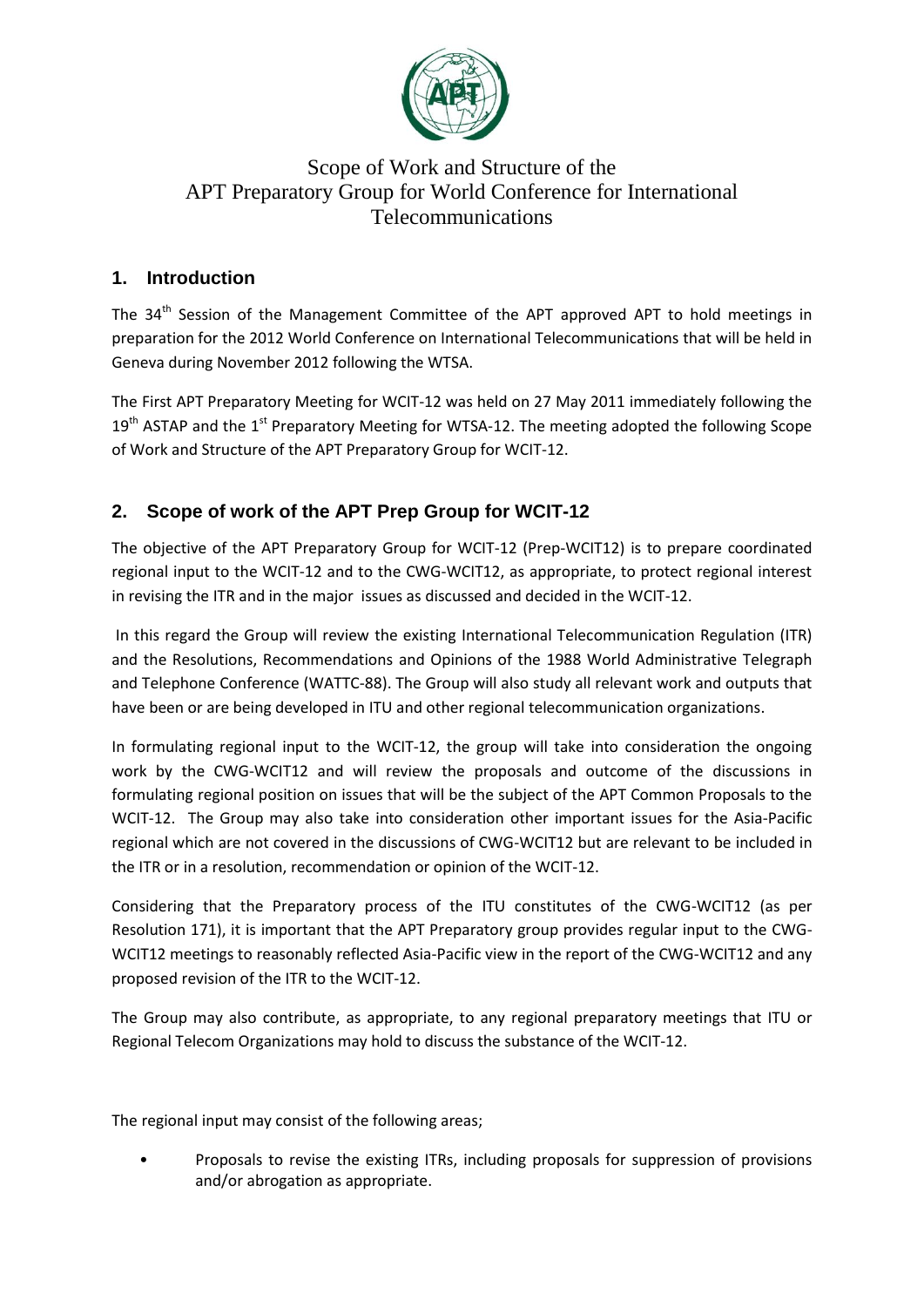- Proposals for inclusion of any new and emerging issues in the ITR
- Proposal to retain, modify, abrogate WATTC-88 Resolutions, Recommendations, and Opinion
- Proposal on the Structure of WCIT-12 and possible nomination of Office Bearers from the Asia-Pacific region

The Group will prepare timely progressive and final report for consideration by the APT Preparatory meeting at least 7 days prior to the subsequent APT Preparatory meeting on WCIT in order for Member States to prepare themselves for these meetings.

## **3. Structure of the APT Preparatory Group for WCIT-12**

The APT Preparatory Group for WCIT-12 will consist of the Plenary and 3 Correspondence Groups. The Preparatory Group will be headed by a Chairman and a Vice-Chairman (if necessary) and supported by Rapporteurs and Assistant Rapporteurs of the Correspondence Groups.

The Correspondence Groups will be headed by a Rapporteur and supported by Assistant Rapporteurs.

The Preparatory Group will decide its detailed scope of work and working methods giving due consideration to the objectives of the group and in line with the normal practices and rules of the APT. The Terms of Reeference of the Correspondence Groups are summarized in the following table.

|                               | <b>Terms of Reference</b>                                     |
|-------------------------------|---------------------------------------------------------------|
| <b>Correspondence Group 1</b> | CG1 will review issues related to charges, accounting and     |
| Charges, accounting and       | roaming issues. In this regard the group will work on Article |
| roaming related issues in ITR | 6 and Appendices of the ITR.                                  |
|                               |                                                               |
|                               | Article 2 - Definitions – (definitions related to charges and |
|                               | accounting)                                                   |
|                               | Article 6 – Charging and Accounting                           |
|                               | <b>APPENDIX 1 - General Provisions Concerning Accounting</b>  |
|                               | APPENDIX 2 - Additional Provisions Relating to Maritime       |
|                               | Telecommunications                                            |
|                               | APPENDIX 3 - Service and Privilege Telecommunications         |
|                               |                                                               |
|                               | The group will also consider any other issues on the          |
|                               | subjects of charging, accounting and roaming that is that is  |
|                               | of the interest of the Asia-Pacific region and that needs to  |
|                               | be included in the revised ITR.                               |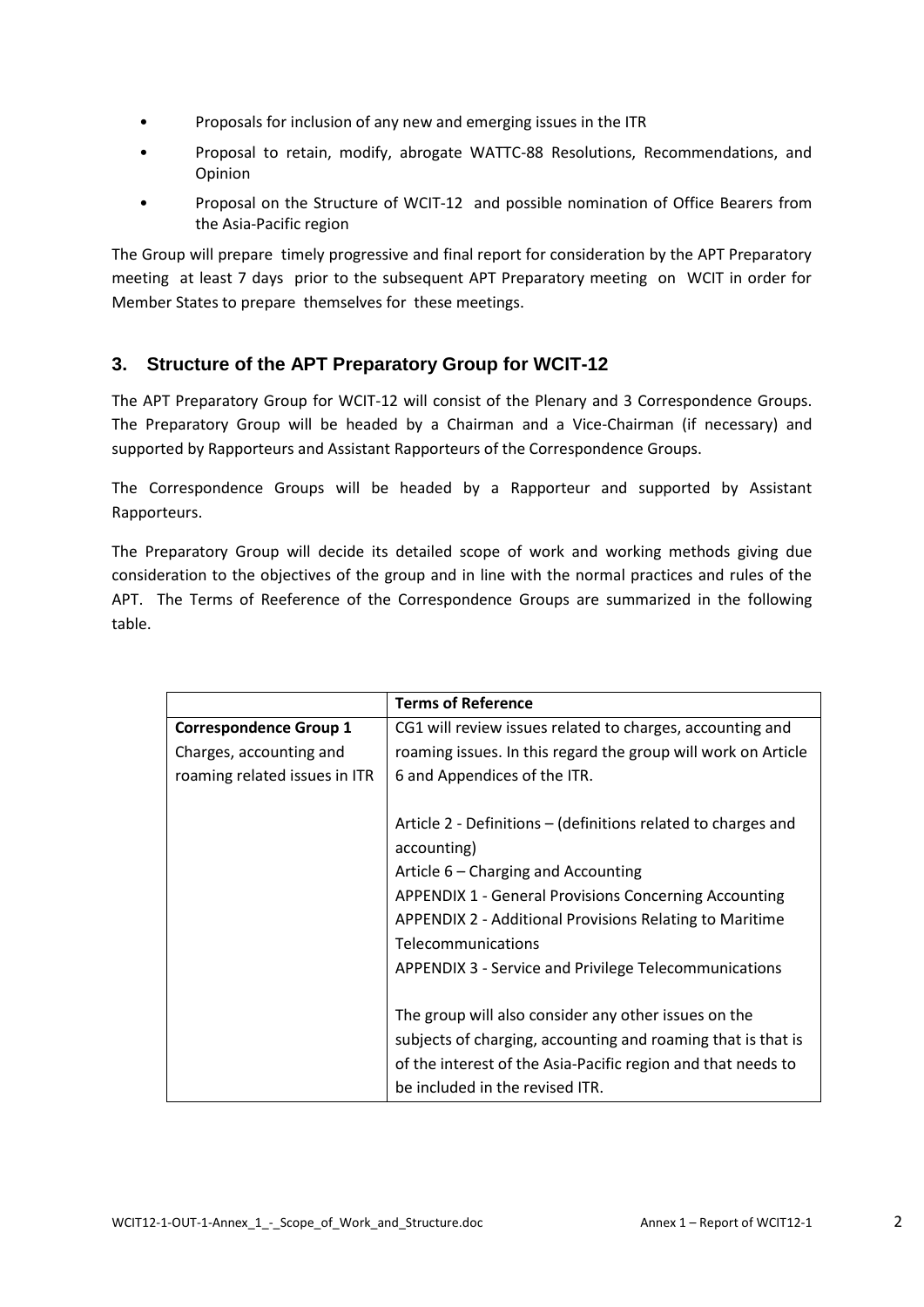| <b>Correspondence Group 2</b> | CG2 will review following Articles of ITR.                    |
|-------------------------------|---------------------------------------------------------------|
| Dealing with all regulatory,  | Preamble                                                      |
| procedural and legal issues   | Article 1 - Purpose and Scope of the Regulations              |
| and any issues in the ITR not | Article 2 – Definitions                                       |
| covered under CG1             | Article 3 - International Network                             |
|                               | Article 4 – International Telecommunication Services          |
|                               | Article 5 - Safety of Life and Priority of Telecommunications |
|                               | Article 7 – Suspension of Services                            |
|                               | Article 8 – Dissemination of Information                      |
|                               | Article 9 - Special Arrangements                              |
|                               | Article 10 - Final Provisions                                 |
|                               | The group will also consider any other issues that are of the |
|                               | interest of the Asia-Pacific region and that needs to be      |
|                               | included in the revised ITR.                                  |
| <b>Correspondence Group 3</b> | CG3 will review resolutions, Recommendations and Opinion      |
| Resolutions,                  | of WATTC-88 and the need or otherwise for the New             |
| Recommendations and           | Resolutions and /or Recommendations.                          |
| Opinion of WATTC-88           | The group will also consider any other issues that are of the |
|                               | interest of the Asia-Pacific region.                          |

### **4. Schedule of Meetings**

Four Preparatory Meetings for the WCIT-12 will be held (Two meetings in 2011 and two meetings in 2012).

#### **1 st Preparatory Meeting for WCIT-12 27 May 2011, Bangkok (Half day)**

Will agree on the structure of the APT Preparatory Group for WCIT-12, and elect office bearers. Work of the Prep Group will start immediately by correspondence.

#### **2nd Preparatory Meeting for WCIT-12 [Oct 2011, Philippines] (One or two days)**

Will receive contribution from Members. Review discussions and outcome of the  $5<sup>th</sup>$  Meeting of the CWG-WCIT12 (27-30 Sept 2011) and prepare preliminary views. The outcome might be fed into CWG-WCIT12 (27-29 Feb 2012)

#### **3rd Preparatory Meeting for WCIT-12 [March 2012] (Three days)**

Will receive contribution from Members. Review discussions and outcome of the  $6<sup>th</sup>$  Meeting of the CWG-WCIT12 (27-29 February 2012) and prepare Preliminary APT Common Proposals and any input required for the  $7<sup>th</sup>$  Meeting of the CWG-WCIT12 (23-25 April 2012) and final meeting of the CWG-WCIT12 (20-22 June 2012). This meeting will be held in collaboration with ITU (instead of a separate ITU Regional Preparatory Meeting for ASP).

#### **4th Preparatory Meeting for WCIT-12 [July 2012] (Three days)**